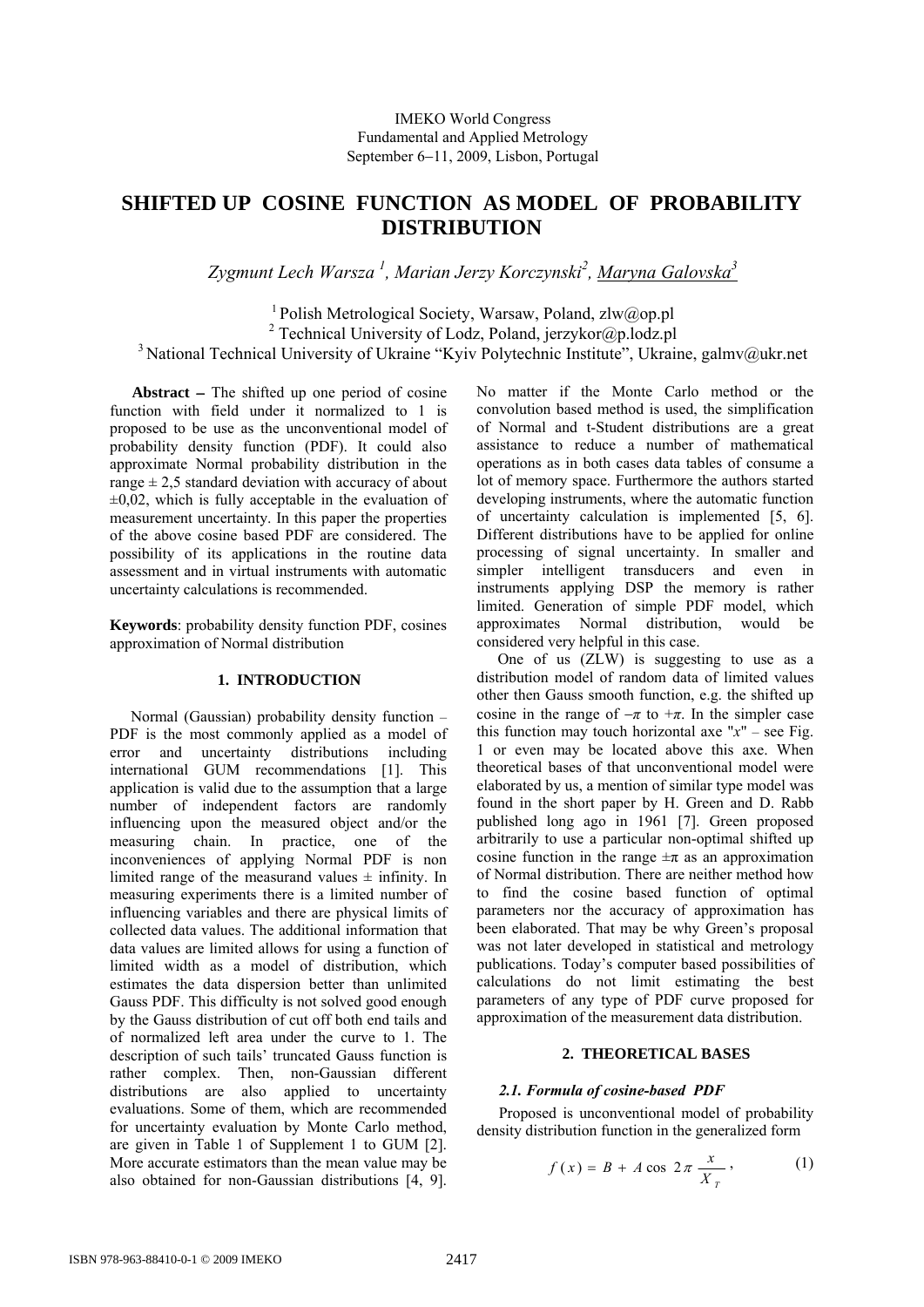where:  $x$  – value of observations,  $f(x) > 0$ ,  $X_T$  – range equal to one period of cosines  $(1/X_T)$  as frequency in time functions),  $A, B$  – constant parameters.

Because of the constant value *B* the function  $f(x)$ of (1) was named as **shifted up cosine** function with proposed symbol *+COS*. As model of the PDF distribution is valid for  $f(x) > 0$  only and its field is equal 1, then the function *+COS* could be applied in the range of one period  $\pm (X \le 0.5X_T)$ .

Function  $f(x)$  from (1) generally has three independent parameters *A, B, X*. So, to find them three relations are needed, i.e.:

- field under curve in its range *S*=1, or *S*<1, e.g. as for Gauss curve in the same range,

- range of approximation  $X_{APROX} \leq X$  or point to cross Gauss function or particular parameter of *+COS* function,  $e.g.: \pm \sigma$ ,  $\pm 2\sigma$ ,... similarly as for Gauss

- minimum difference between two curves according to some criterion: LSM, minimum sum of difference modules, Chebyshev criterion and others.

## *2.2. Cosine shifted up by B >A*

In the case when one period of cosine function is shifted by *B>A,* the field under curve S=2*X B*. From *S =*1 half range *X* of cosine function is

$$
X=1/(2B) \tag{2}
$$

The function (1) can be expressed now as

$$
f(x) = B + A \cos(2\pi x B). \tag{3}
$$

Function (3) has two independent parameters, i.e. *A* and *B* (or *A* and *X*)*.* 

When *X=*1/2*B* the cumulative distribution CPDF as integral of (3) is described by following relation

$$
F(x) = \int f(x) dx = Bx + \frac{1}{2\pi} \frac{A}{B} \sin \pi \frac{x}{X} + const \quad (4)
$$

for  $-X \leq x \leq X$ .

Functions (3), (4) could be taken for approximation of Normal distributions, but only if higher accuracy than in particular case *A=B* is needed. For *A=B* value of  $X=1/(2A)$  is higher than for A>B and then (4) it is

$$
F(x) = \frac{1}{2} \left( \frac{x}{X} + 1 \right) + \frac{1}{2\pi} \sin \pi \left. \frac{x}{X} \right|_{-X \le x \le X}
$$
 (4a)

Some values of  $F(x)$  for  $A = B$  and then  $X = 1/2A$ are given below in Table 1.

Table 1. Values of *COS<sup>2</sup>* model CPDF.

| x/X  | -1     | $-0.9$ | $-0.8$ | $-0.7$ | $-0.6$   | $-0.5$ |
|------|--------|--------|--------|--------|----------|--------|
| F(x) | 0      | 0.001  | 0.006  | 0.021  | 0.049    | 0.091  |
| x/X  | $-0.4$ | $-0.3$ | $-0.2$ | $-0.1$ | $\theta$ |        |
| F(x) | 0.149  | 0.221  | 0.307  | 0.401  | 0.5      |        |
| x/X  | 0.4    | 0.3    | 0.2    | 0.1    | 0        |        |
| F(x) | 0.851  | 0.780  | 0.694  | 0.599  | 0.5      |        |
| x/X  |        | 0.9    | 0.8    | 0.7    | 0.6      | 0.5    |
| F(x) |        | 0.999  | 0.994  | 0.979  | 0.951    | 0.909  |

#### *2.3. Cosine shifted up by its amplitude A*

For model of PDF is proposed the simplest shifted up cosine function when *B=A.* In two its minimum it is tangential to x axe for  $x=\pm 0.5X_T$  and from (1) is

$$
f(x) = A \left( 1 + \cos \pi \frac{x}{X} \right).
$$
 (5)

 To obtain cumulative distribution CPDF the range of  $f(x)$  integration is  $\pm X$ . Field for this range *S*=1 and after integration of (5):  $A \cdot 2X=1$  and  $2\sin(x=\pm X) = 0$ . Then:

$$
X=1/(2A)\,,\tag{6}
$$

and

$$
f(x) = A(1 + \cos 2\pi A x) \equiv 2A \cos^2 \pi A x \tag{7}
$$

Parameters *A* and *X* are mutually dependent as in (6) and it is enough to have one of them as given or from histogram of data or from approximation of Normal PDF by the above function acc. to a given rule. Function *+COS* of (7) with  $A = B$  is named as  $COS^2$ may be so chosen to passing the given point. If such *+COS* function is e.g. covering the top point of Gauss distribution of standard deviation  $\sigma$  – see curve 2 on fig 1, then the amplitude of its cosine component is:

$$
A = \frac{1}{2} \frac{1}{\sigma \sqrt{2\pi}} \tag{7a}
$$

and as the field under curve (2) is  $S = 1$ , then from (3) half of cosine range

$$
X = \sigma \sqrt{2\pi} \approx 2.507 \sigma.
$$

For normalized Gauss distribution, i.e. when its standard deviation  $\sigma = 1$  it is

$$
A = \frac{1}{2} \frac{1}{\sqrt{2\pi}} = 0,1995 \text{ and } X = \sqrt{2\pi} \approx 2,507.
$$

*2.4*. *Standard deviation of B+Acos(·) distribution*  Standard deviation  $\sigma_{+\cos}$  of the PDF model  $+COS$ function in general case (6) is

$$
\sigma_{+\cos} = \sqrt{\int_{-X}^{+X} x^2 (B + A \cos 2\pi x B) dx}
$$
 (8)

In the solution of (7) the generalized formula of  $\int x^n \cos cx \, dx$  solution adopted for  $x^2$ , is applied:

$$
\int x^2 \cos cx \, dx = \frac{\sin cx}{c} \left( x^2 - \frac{2}{c^2} \right) + \frac{2x \cos cx}{c^2}, \qquad (8a)
$$

where:  $c=2\pi B$  and for  $x=X$ ,  $B=1/2X$  or  $X=1/2B$ ,  $B\geq A$ .

Two parameters are independent and solution of (8) could be presented in a double form as

$$
\sigma_{+\cos} = X \sqrt{\frac{1}{3} - \frac{4}{\pi^2} A X} = \frac{1}{2B} \sqrt{\frac{1}{3} - \frac{2}{\pi^2} \frac{A}{B}}.
$$
 (9)

Solution is possible only for limited ratio of *A*/*B* as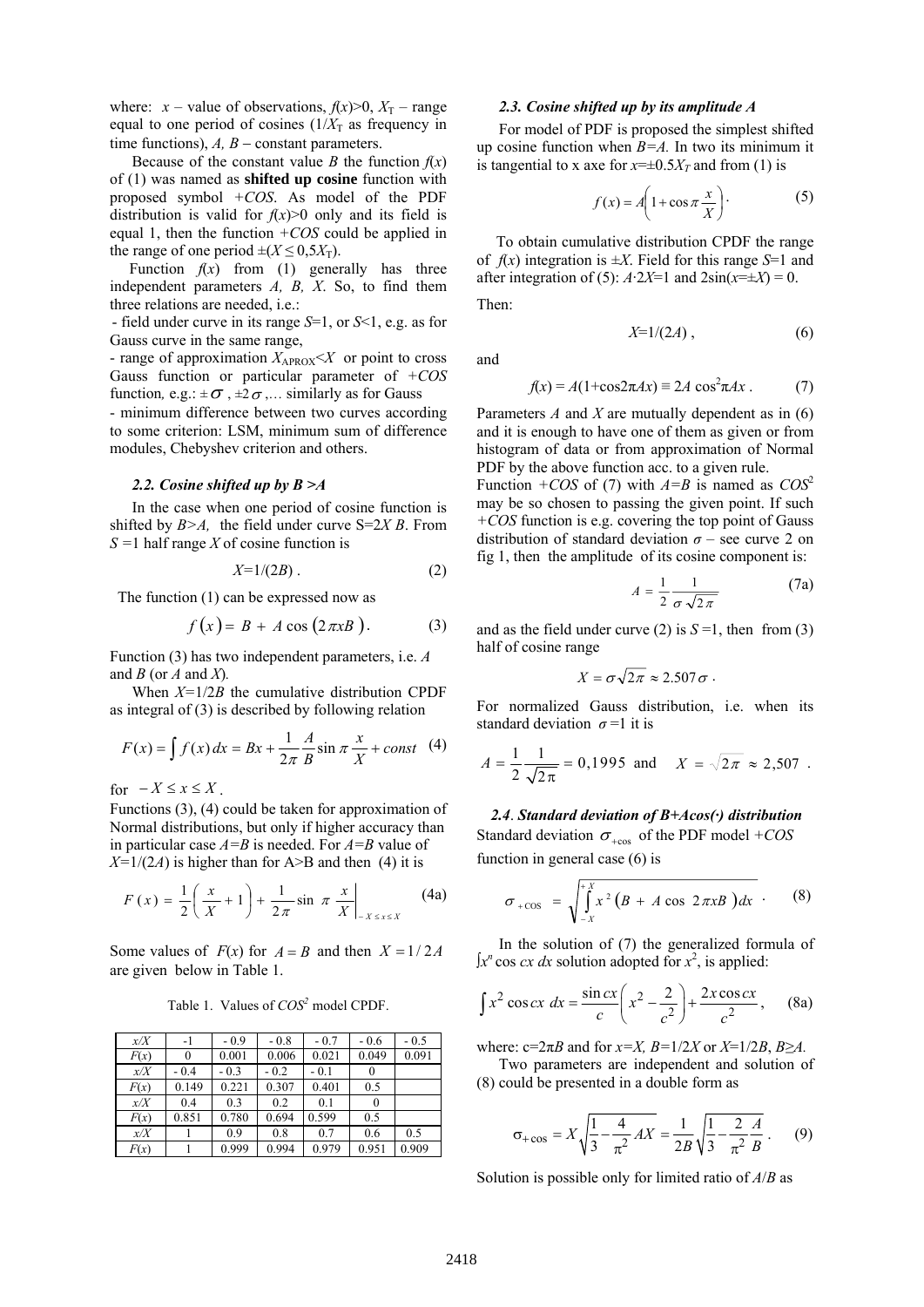$$
\frac{A}{B} \le \frac{\pi^2}{6} \approx 1.78 \ .
$$

In the particular case of  $COS<sup>2</sup>$  PDF shifted up cosine is tangential to axe *x*. From (3)  $A=B=1/2X$  and then

$$
\sigma_{+\cos} = X \sqrt{\frac{1}{3} - \frac{2}{\pi^2}} = \frac{1}{2A} 0.3615 \,. \tag{9a}
$$

If that standard deviation  $\sigma_{\text{teos}}$  is given, it is possible to find mutually joint values *A* and *X*. For example if  $\sigma_{\text{t}$ cos = 1 is:  $A=0,1808, X=2.766$ . Or in opposite, for a given range  $X$ , e.g.  $X = 2.5$  from (9a)  $\sigma_{+cos} = 0,9060$ .

For extended uncertainty calculations of *+COS* PDF cover factors  $k_{PC}$  for given P and large  $n>10$  are put below in Table 2.

Table 2. Extended uncertainty cover factors of *+COS* PDF

| $k_{PC}(x/X)$ 0.265 0.385 0.596 0.683 0.816 0.878 1 |  |  |  |  |
|-----------------------------------------------------|--|--|--|--|

For smaller  $n \leq 10$  additional extension than  $k_{PC}$  in Table 2, nearer to the Student-Gosset PDF values, should be applied.

#### **3. APPROXIMATION of NORMAL DISTRIBUTION by FUNCTION +** *COS*

In Fig 1a are shown: curve 1 − normalized Gauss PDF *N*(0,1), i.e.  $f_G(x) = \frac{1}{\sqrt{2\pi}} e^{-0.5x^2}$  of  $\bar{x} = 0$ ,  $\sigma = 1$ and three  $+COS$  functions  $f(x)=A(1+\cos 2\pi Ax)$ : curve 2 – of  $A = (2\sigma\sqrt{2\pi})^{-1}$  going through the top point of 1, curve 3 – of standard deviation  $\sigma_{+COS}$ =1 and curve 4 –  $f_{GR}(x) = \frac{1}{2\pi} (1 + \cos x)$  of  $-\pi < x < +\pi$  proposed by Green [7]. Fields *S* under curves are 1.

Differences  $\Delta_{\text{PDF}}$  between each of above  $COS^2$ distributions and Gauss of  $\sigma = 1$  are on Fig 2a and of their cumulative distributions CPDF  $\Delta_{\text{CPDF}}$  on Fig 2b.

 Values of main parameters of above three functions are in columns 2 to 4 of Table 3. From Fig 2a,b and data of Table 3 it is possible to conclude that difference  $\Delta_{PDF}$  of  $\overline{COS}^2$  distribution 2 and normalized Gauss PDF as well  $\Delta_{\text{CPDF}}$  of curves 2 and 3 do not exceed range  $\pm 2.1\%$ .  $\Delta_{PDF}$  of Gauss and *+COS* function 3, both of standard deviation *σ*=1, are changed in the little broader range  $(+2.8\%,-3.7\%)$ .

Even this accuracy could be fully accepted to the most uncertainty type A evaluations. In column 4 are also given for comparison parameters of function  $f_{GR}(x)$  proposed by Green in [7]. It has  $A=1/(2\pi)$ , standard deviation  $\sigma_{+COS} \approx 1,14$ .

Differences  $\Delta_{\text{PDF}}$  and  $\Delta_{\text{CPDF}}$  of Green function  $f_{GR}(x)$ and normalized Gauss distributions are much higher (up to  $+4.5\%$ ,  $-8.1\%$ ) then of top point function 3 and is not acceptable for the most research and technical measurements.



Fig. 1. PDF distributions: 1 – Normalized Gauss *N*(0,1) (i.e. *σ*=1) and three tangential to axe *x* functions  $A(1+\cos 2πAx)$ :  $2$  – passing through the top point of Gauss PDF,  $3 - of$ standard deviation  $\sigma_{+COS} = 1$ , 4 – Green proposal  $f_{GR}(x)$  [7].

For approximation of the Gauss PDF two other *+COS* functions of the single optimal parameter *A=B* are given in columns 5 and 6 of Table 3. Value *A* of curve 5 is calculated from differences ΔPDF by commonly known least square method LSM and of curve 6 by LMM method − min sum of modules.

Differences  $\Delta_{\text{PDF}}$  and  $\Delta_{\text{CPDF}}$  of distributions 5 and 6 together with 2 in relation to Gauss PDF compared are in Fig 3a,b. The accuracy of Gauss approximation by functions 5, 6 in the full period of cosine are very near to the accuracy of the top point curve 2.

For shorter range of approximation it is possible to obtain a little better accuracy. Dependence of optimal values of *A* and of half range *X* of the *+COS* on the range of approximation  $X_{APROX}$  is given on Fig 4a. Changes of  $\Delta_{\text{PDF}}$  and  $\Delta_{\text{CPDF}}$  main parameters are on Fig. 4b,c.

Mean, extreme values and standard deviations of  $\Delta_{\text{PDF}}$  and  $\Delta_{\text{CPDF}}$  of all *+COS* functions considered above for approximation of the normalized  $(\sigma=1)$ Gauss distribution are given together in Table 3 for comparison.

Each Normal distribution with arbitrary  $\sigma_i$  may be also similarly approximated by some  $COS<sup>2</sup>$  function of *Ai=Bi* and *Xi=*1*/*(2*Ai*) from columns 2−6 of Table 3. From (9a) results

$$
A_i \sigma_i = A \sigma \text{ and } X_i \sigma = X \sigma_i. \qquad (10)
$$

Three examples of *COS*<sup>2</sup> approximations for Gauss PDFs of  $\sigma$ =(0.5, 1, 2) are given on Fig. 5.

### **4. SHORT NOTE ABOUT CONVOLUSIONS OF** *+COS* **FUNCTION**

Result of convolution of two similar *+COS* distributions  $f(x)=A(1+\cos 2\pi x)$  is shown on Fig 6a. For this example of  $+COS$  function  $A = B = 0.2$ ,  $X = 2.5$ ,  $\sigma_{+COS} = 0.904$   $\sigma_{G} = 0.997$ . Excess=2,4 (as for triangular PDF). Convolution result is not *+COS* function – it is nearer to Normal PDF.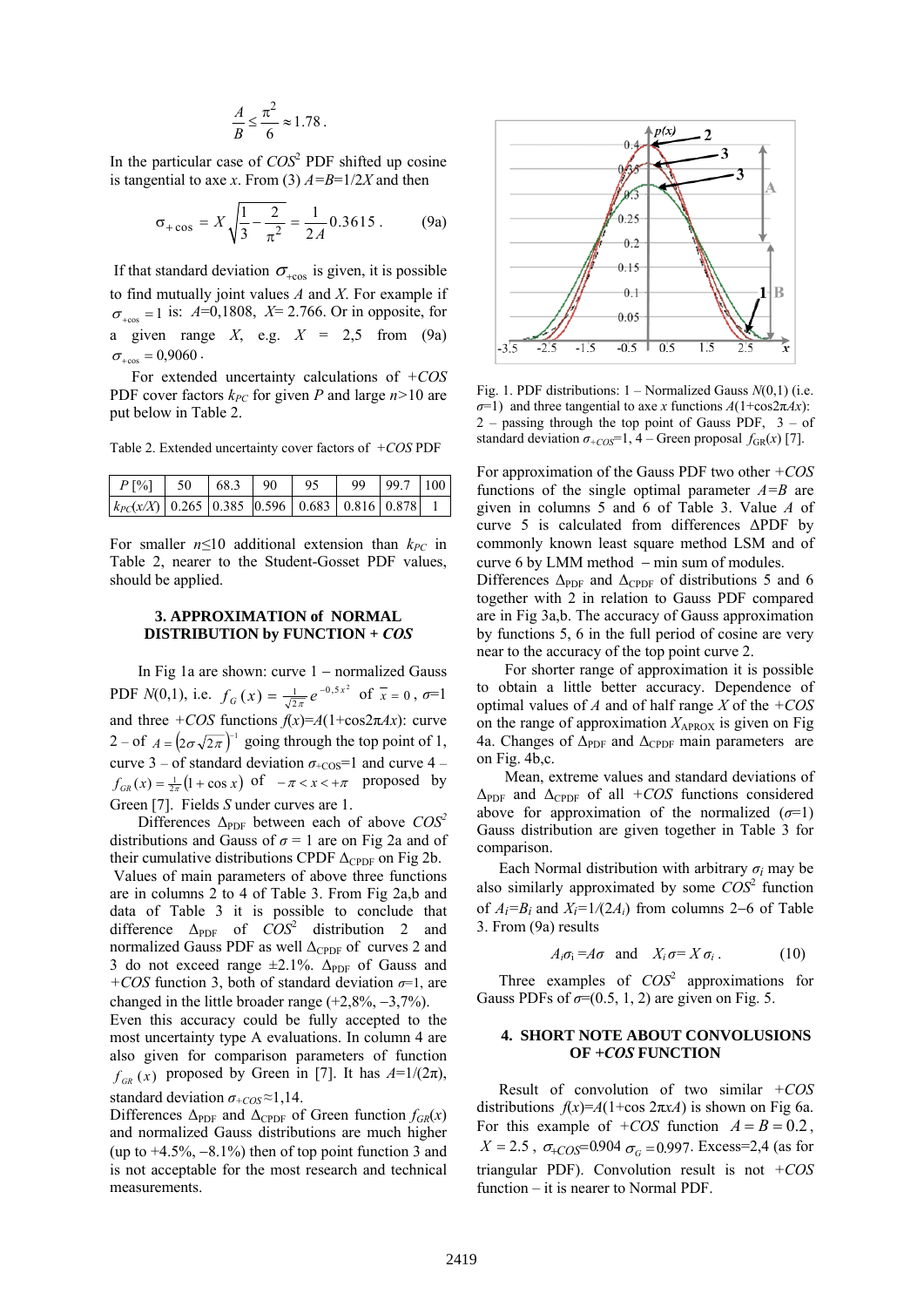| ≍<br>$X_{\mathcal{A}P\mathcal{R}\mathcal{O}}\mathcal{\times}$<br>$+CO3$    | <b>TYPE</b>              | Top point          | $\sigma_{+COS}=1$ | Green $f_{GR}(x)$ | min $(4f)2$       | $min \vert \Delta f \vert$ | min $(\Delta f)^2$  | $min \vert \Delta f \vert$ |
|----------------------------------------------------------------------------|--------------------------|--------------------|-------------------|-------------------|-------------------|----------------------------|---------------------|----------------------------|
|                                                                            | Curve no                 | 2                  | 3                 | 4                 | 5                 | 6                          |                     | 8                          |
|                                                                            | $\boldsymbol{A}$         | given value of $A$ |                   |                   | optimal $\Lambda$ |                            | optimal $A$ and $B$ |                            |
|                                                                            |                          | 0.200              | 0.181             | 0.159             | 0.186             | 0.196                      | 0.178               | 0.179                      |
|                                                                            | B                        | $B = A$            |                   |                   |                   |                            | 0.220               | 0.219                      |
|                                                                            | $X=1/2B$                 | 2.51               | 2.77              | 3.14              | 2.69              | 2.54                       | 2.27                | 2.28                       |
|                                                                            | $\sigma$ <sub>+COS</sub> | 0.906              |                   | 1.136             | 0.971             | 0.922                      | 0.937               | 0.936                      |
| $=f_{+cos}f_{c}$<br>$\mathcal{P}\mathcal{D}F$<br>$\triangledown$<br>ب<br>ح | $min \Delta f$           | $-0.022$           | $-0.037$          | $-0.0806$         | $-0.027$          | $-0.020$                   | $-0.0015$           | $-0.0013$                  |
|                                                                            | $max\Delta f$            | 0.020              | 0.028             | 0.0446            | 0.024             | 0.020                      | 0.012               | 0.012                      |
|                                                                            | mean $\Delta f$          | 0.0024             | 0.001             | 0.0003            | 0.0013            | 0.0021                     | 0.0050              | 0.0049                     |
|                                                                            | $\Delta f$               | 0.014              | 0.020             | 0.0389            | 0.016             | 0.0132                     | 0.0043              | 0.0044                     |
| CPF<br>$F = F + cos^{-1}$<br>$F_{\rm c}$<br>ゴ                              | min $\Delta F$           | $-0.019$           | $-0.018$          | $-0.0483$         | $-0.012$          | $-0.016$                   | $-0.012$            | $-0.011$                   |
|                                                                            | $\max\Delta F$           | 0.019              | 0.018             | 0.0483            | 0.012             | 0.016                      | 0.012               | 0.011                      |
|                                                                            | mean $\Delta F$          | 0.000              | 0.000             | 0.0000            | 0.000             | 0.000                      | 0.000               | 0.000                      |
|                                                                            | $\Lambda F$              | 0.012              | 0.010             | 0.0284            | 0.008             | 0.010                      | 0.007               | 0.007                      |

Table 3. Parameters of few *+ COS* distributions and of their differences ΔPDF, ΔCPDF to Gauss of σ =1



Fig. 2. Differences of  $COS<sup>2</sup>$  no 2, 3, 4 distributions and Normal distribution *N* (0,1), i.e. of  $\sigma$ =1: a. of  $\Delta_{\text{PDF-s}}$ , b. of  $\Delta_{\text{CPDF-s}}$ 



Fig. 3. Differences of few *+COS* distributions of Table 3 and Normal distribution  $N(0,1)$ : a. of  $\Delta_{\text{PDF-s}}$ , b. of  $\Delta_{\text{CPDF-s}}$ 



Fig. 4. Dependence of parameters on the range  $X_{APROX}$  of approximation of the Normal distribution by  $COS^2$ : a. of *A* and *X*, b, c . of accuracy parameters of  $\Delta_{\text{PDF}}$  and  $\Delta_{\text{CPDF}}$  if ranges  $X_{APROX}$  have optimal *A* found by LSM method.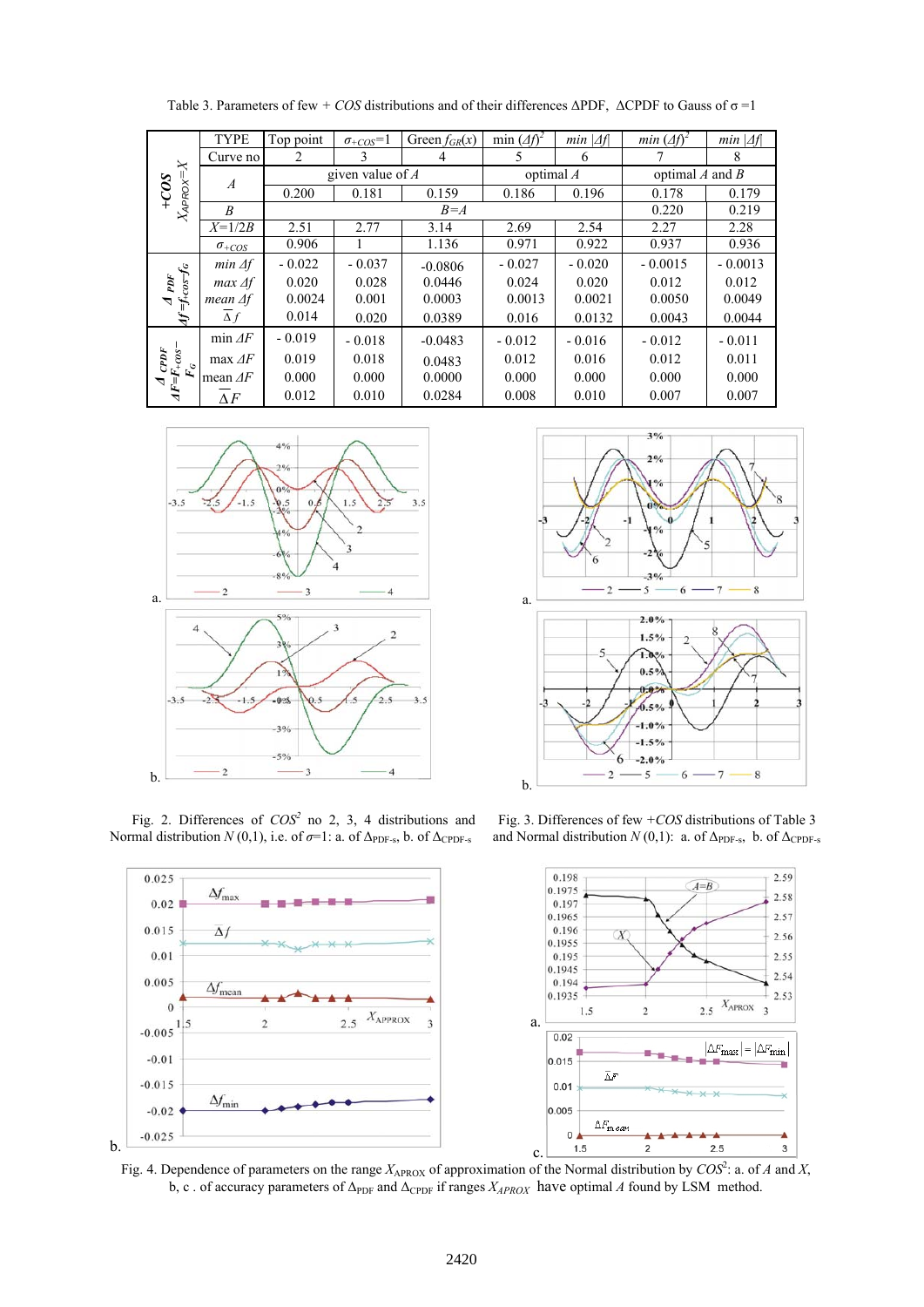

Fig. 5. Gauss PDFs of  $\overline{x} = 0$  and  $\sigma = (1/2, 1, 2)$  and their *+COS* approximates.



Fig. 6a. PDF of:  $1 - COS^2$  distribution and  $3 -$  convolution of two identical  $COS^2$ ; 2 – and 4 – their best fitting Gauss PDFs (dotted lines).

Standard deviation of convoluted two similar non correlated functions type *+COS* is

$$
\sigma_{2(+\text{COS})^*} = \sqrt{\sigma_{+\text{COS}}^2 + \sigma_{+\text{COS}}^2} = \sqrt{2} \,\sigma_{+\text{COS}}
$$

Its SD  $\sigma_{2(+\text{COS})^*} = 1.28$ . Excess = 2,71.

Full ( $\pm$ ) range is 4*X*=10,  $\sigma_{\text{BestGauss}} = 1.33$ .

Convolution of  $COS<sup>2</sup>$  with various PDF gives results very near to the same convolutions of Normal PDF. Differences of convolution function of two *COS*<sup>2</sup> PDF and its Gaussian function (Fig. 6b) are twice as smaller than those of single  $COS^2$ ,  $\overline{\Delta}_{PDF} = (0.0011, 0.0022)$ .

#### **5. EXAMPLE of UNCERTAINTY CALCULATIONS**

Given is the sample of 200 values  $x_i$  of repeated measurement observations obtained by regular sampling of the simulated random population. Trend was removed from collected data similarly as in [3, 5]. Accuracy of their mean value as estimator has to be found. It will be done with application of Gauss and *+COS* models and then results should be compared.

Histogram of deviations from the sample mean value  $\overline{x}$  of 17 sub-ranges is shown on Fig. 7 as – 1.



Fig. 6b. Differences Δ<sub>PDF</sub>: of Gauss and *COS*<sup>2</sup> − curve 1, of their convolutions PDFs − curve 2.



Fig. 7. 1 – Histogram  $h_i$  of the sample of simulated data,  $2$ sample Gauss PDF and two  $COS<sup>2</sup>$  PDF models:  $3 - of$  the half-range  $X_1$  to extreme  $x_n$  observation,  $4 - of$  the range  $2X_2$ obtain from SD of sample by (9a).

There is also its Gauss  $PDF - 2$ . Sample range between extreme data  $x_{MIN}$ ,  $x_{MAX}$  is 2.11. Compliance test  $\chi$ 2 of *COS*<sup>2</sup> PDF of such range is not positive. So more wider two PDF-s are considered, i.e.  $3 - of$  the halfrange  $X_1$ =2.31 equal distance from 0 to extreme data  $x_{MAX}$  and 4 – of  $X_2$  calculated from sample SD *S*(*xi*)=0.978 by formula (9a). Their extended uncertainties *U* of confidence levels  $k_P$  are in Table 4. Level of matching of Gauss and  $COS<sup>2</sup>$  PDF to histogram data are tested by SD of their differences – last two lines.

Table 4. Extended uncertainties of confidence levels  $k_P$ 

| Confidence            | $COS^2(0, X_i)$                                         | $N(0, \sigma)$ |                              |                  |  |
|-----------------------|---------------------------------------------------------|----------------|------------------------------|------------------|--|
| level $k_P$           | $X=1$                                                   | $X_i = 2.31$   | $X_2 = 2.71$                 | $S(x_i)=0.978$   |  |
| (coverage)<br>factor) | $k_{PC}$                                                |                | Extended uncertainty $\pm U$ |                  |  |
| 0.500                 | 0.265                                                   | 0.043          | 0.051                        | 0.047            |  |
| 0.683                 | 0.385                                                   | 0.063          | 0.074                        | 0.069<br>$(u_4)$ |  |
| 0.900                 | 0.596                                                   | 0.097          | 0.114                        | 0.114            |  |
| 0.950                 | 0.683                                                   | 0.112          | 0.131                        | 0.136            |  |
| 0.990                 | 0.816                                                   | 0.133          | 0.156                        | 0.178            |  |
| 0.997                 | 0.878                                                   | 0.143          | 0.168                        | 0.205            |  |
|                       |                                                         | 0.163          | 0.192                        | $\infty$         |  |
| Criterion<br>χ2       | $\chi_{14\ 0.05} = 237 \geq$                            | 19.5           | 6,05                         | 7.98             |  |
|                       | $u_{A}(U) = \sqrt{\sum (f(x_i) - h_{xi})^2} / \sqrt{n}$ | 0.071          | 0.012                        | 0.016            |  |
|                       | $u_A(U)$ %                                              | 5,0%           | 6.4%                         | 7.8%             |  |